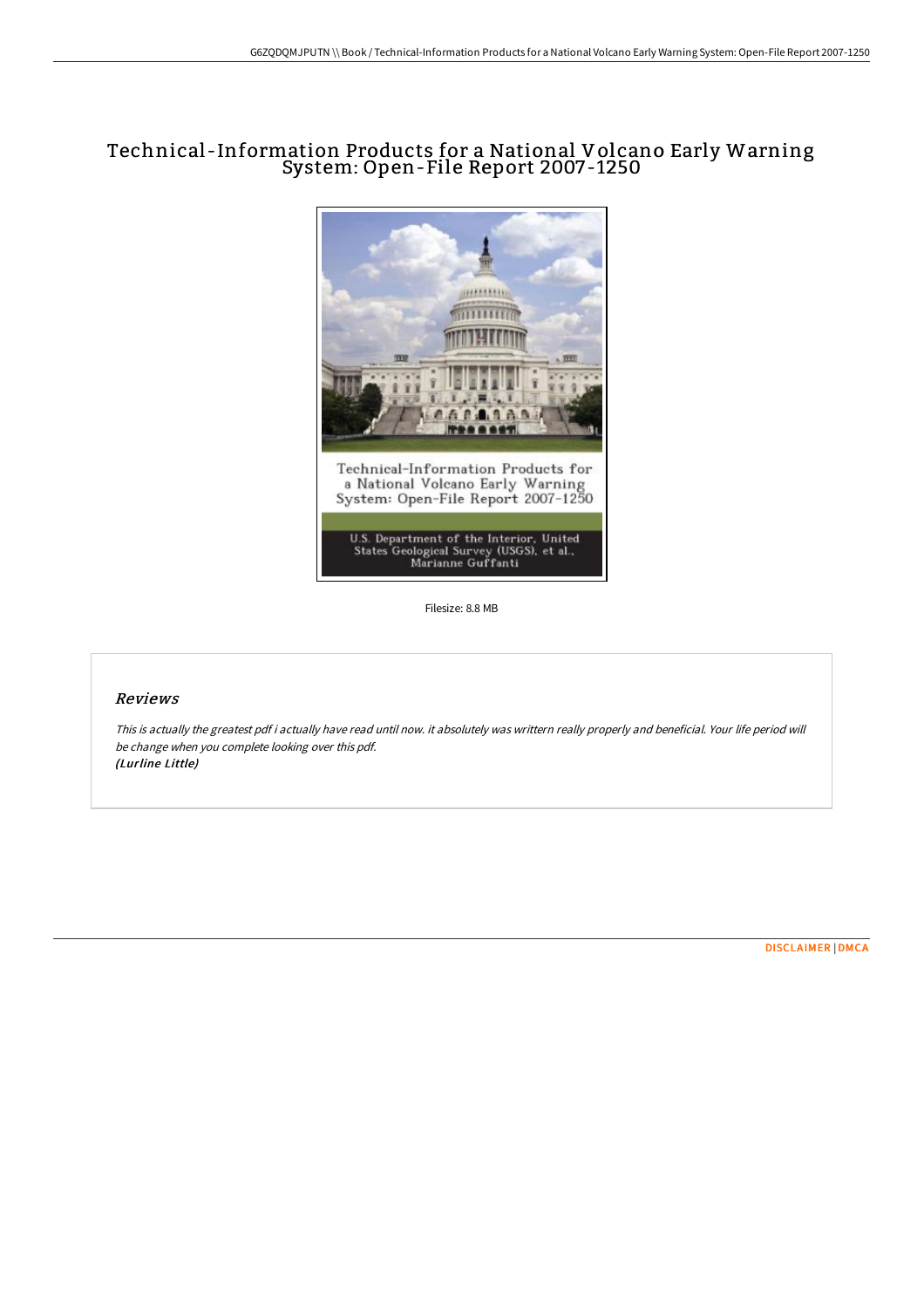# TECHNICAL-INFORMATION PRODUCTS FOR A NATIONAL VOLCANO EARLY WARNING SYSTEM: OPEN-FILE REPORT 2007 -1250



To get Technical-Information Products for a National Volcano Early Warning System: Open-File Report 2007-1250 PDF, you should follow the button listed below and save the document or gain access to other information that are highly relevant to TECHNICAL-INFORMATION PRODUCTS FOR A NATIONAL VOLCANO EARLY WARNING SYSTEM: OPEN-FILE REPORT 2007-1250 book.

Bibliogov, United States, 2013. Paperback. Book Condition: New. 246 x 189 mm. Language: English . Brand New Book \*\*\*\*\* Print on Demand \*\*\*\*\*.Introduction Technical outreach - distinct from general-interest and K-12 educational outreach - for volcanic hazards is aimed at providing usable scientific information about potential or ongoing volcanic activity to public oGicials, businesses, and individuals in support of their response, preparedness, and mitigation efforts. Within the context of a National Volcano Early Warning System (NVEWS) (Ewert et al., 2005), technical outreach is a critical process, transferring the benefits of enhanced monitoring and hazards research to key constituents who have to initiate actions or make policy decisions to lessen the hazardous impact of volcanic activity. This report discusses recommendations of the Technical-Information Products Working Group convened in 2006 as part of the NVEWS planning process. The basic charge to the Working Group was to identify a web-based, volcanological product line for NVEWS to meet the specific hazard-information needs of technical users. Members of the Working Group were: \*Marianne Guffanti (Chair), USGS, Reston VA \*Steve Brantley, USGS, Hawaiian Volcano Observatory HI \*Peter Cervelli, USGS, Alaska Volcano Observatory, Anchorage AK \*Chris Nye, Division of Geological and Geophysical Surveys and Alaska Volcano Observatory, Fairbanks AK \*George Serafino, National Oceanic and Atmospheric Administration, Camp Springs MD \*Lee Siebert, Smithsonian Institution, Washington DC \*Dina Venezky, USGS, Volcano Hazards Team, Menlo Park CA \*Lisa Wald, USGS, Earthquake Hazards Program, Golden CO.

 $\blacksquare$ Read [Technical-Information](http://albedo.media/technical-information-products-for-a-national-vo.html) Products for a National Volcano Early Warning System: Open-File Report 2007-1250 **Online** 

h Download PDF [Technical-Information](http://albedo.media/technical-information-products-for-a-national-vo.html) Products for a National Volcano Early Warning System: Open-File Report 2007-1250